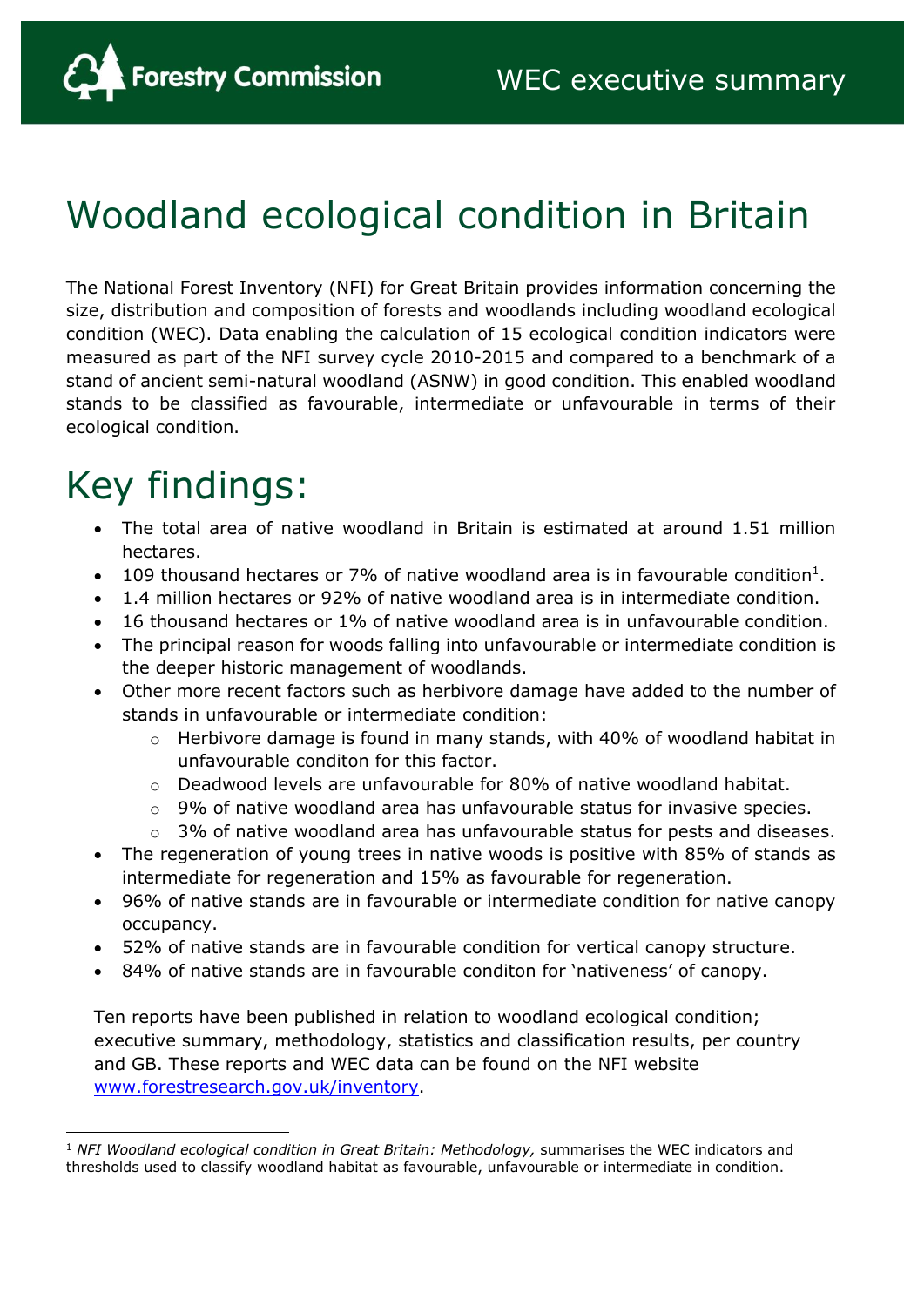# Area of native woodland types

Area of woodland by native woodland type.

| Region                   | <b>Native</b> | Near native &<br>fragments | Non native | <b>Not</b><br>determinable | Total     |
|--------------------------|---------------|----------------------------|------------|----------------------------|-----------|
|                          | Area (ha)     | Area (ha)                  | Area (ha)  | Area (ha)                  | Area (ha) |
| <b>GB</b>                | 1,507,105     | 56,776                     | 1,461,267  | 19,629                     | 3,044,777 |
| <b>ENGLAND</b>           | 914,095       | 29,459                     | 398,186    | 1,706                      | 1,343,446 |
| North West England       | 73,932        | 2,329                      | 45,152     | 421                        | 121,834   |
| North East England       | 36,201        | 3,005                      | 77,982     | 149                        | 117,338   |
| Yorkshire and the Humber | 68,954        | 3,783                      | 46,837     | 271                        | 119,845   |
| East Midlands            | 73,964        | 2,305                      | 26,272     | 37                         | 102,577   |
| East England             | 107,595       | 3,323                      | 43,206     | 181                        | 154,306   |
| South East England       | 280,796       | 6,494                      | 57,302     | 308                        | 344,901   |
| South West England       | 186,732       | 4,654                      | 70,192     | 205                        | 261,782   |
| <b>West Midlands</b>     | 85,920        | 3,566                      | 31,243     | 134                        | 120,863   |
| <b>SCOTLAND</b>          | 442,611       | 20,313                     | 908,259    | 17,205                     | 1,388,388 |
| North Scotland           | 94,541        | 3,303                      | 119,908    | 5,751                      | 223,503   |
| North East Scotland      | 111,260       | 3,781                      | 115,197    | 2,248                      | 232,485   |
| East Scotland            | 48,860        | 2,647                      | 80,049     | 2,171                      | 133,728   |
| South Scotland           | 78,739        | 7,026                      | 336,526    | 2,709                      | 425,000   |
| <b>West Scotland</b>     | 109,211       | 3,556                      | 256,579    | 4,327                      | 373,672   |
| <b>WALES</b>             | 150,399       | 7,004                      | 154,822    | 718                        | 312,943   |

Notes:

- 1. Woodland types are defined in *NFI Woodland ecological condition in Great Britain: Methodology.*
- 2. The above area includes a revision to underlying total woodland area (this will be revised in Forestry Facts and Figures Sept 2020). Comparisons with woodland area should not be made as woodland area is defined differently to woodland habitat (with woodland area being greater than habitat area due to the treatment of land uses like open space and clear-fell).
- 3. Clear-fell and transition land are included in the estimates. Some clear-fell and transition cannot be determined and fall into the not determinable category.

This is the first assessment of the extent of native woodland and priority habitat type, across the whole of Great Britain, based on a balanced stratified random sample of woodlands.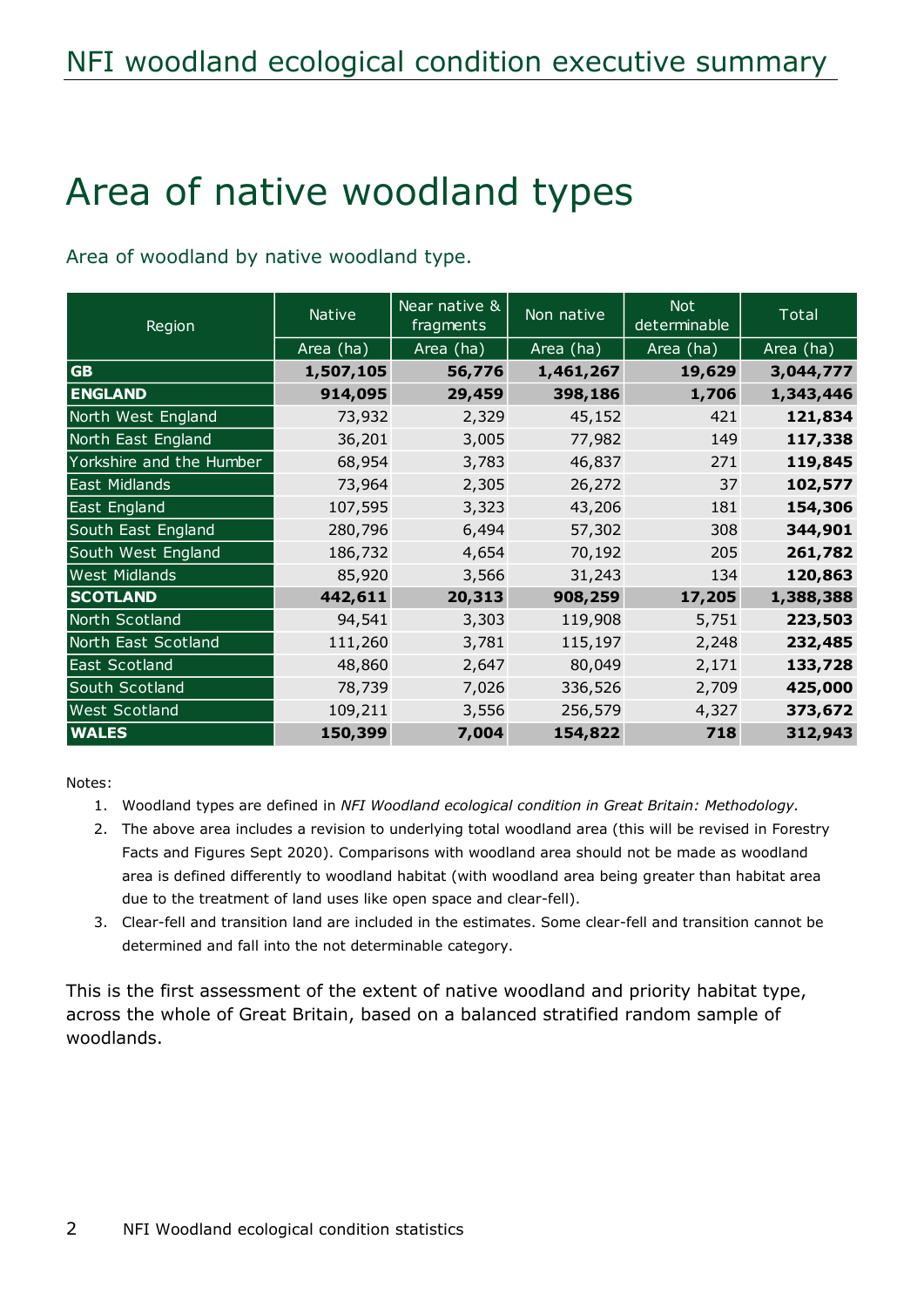## NFI woodland ecological condition executive summary

## Native woodland habitat condition

The proportion of each woodland ecological condition class, for each WEC indicator in native woodland stands



#### Notes:

- 1. 'Native' is defined in methodology report.
- 2. Woodland ecological condition classification categories and indicators are defined in the methodology.
- 3. For more information refer to the methodology report.
- 4. Classification thresholds for ground flora; favourable, unfavourable and intermediate are adjusted for different woodland NVC types, with 'more' being expected of nutrient rich types than nutrient poor types.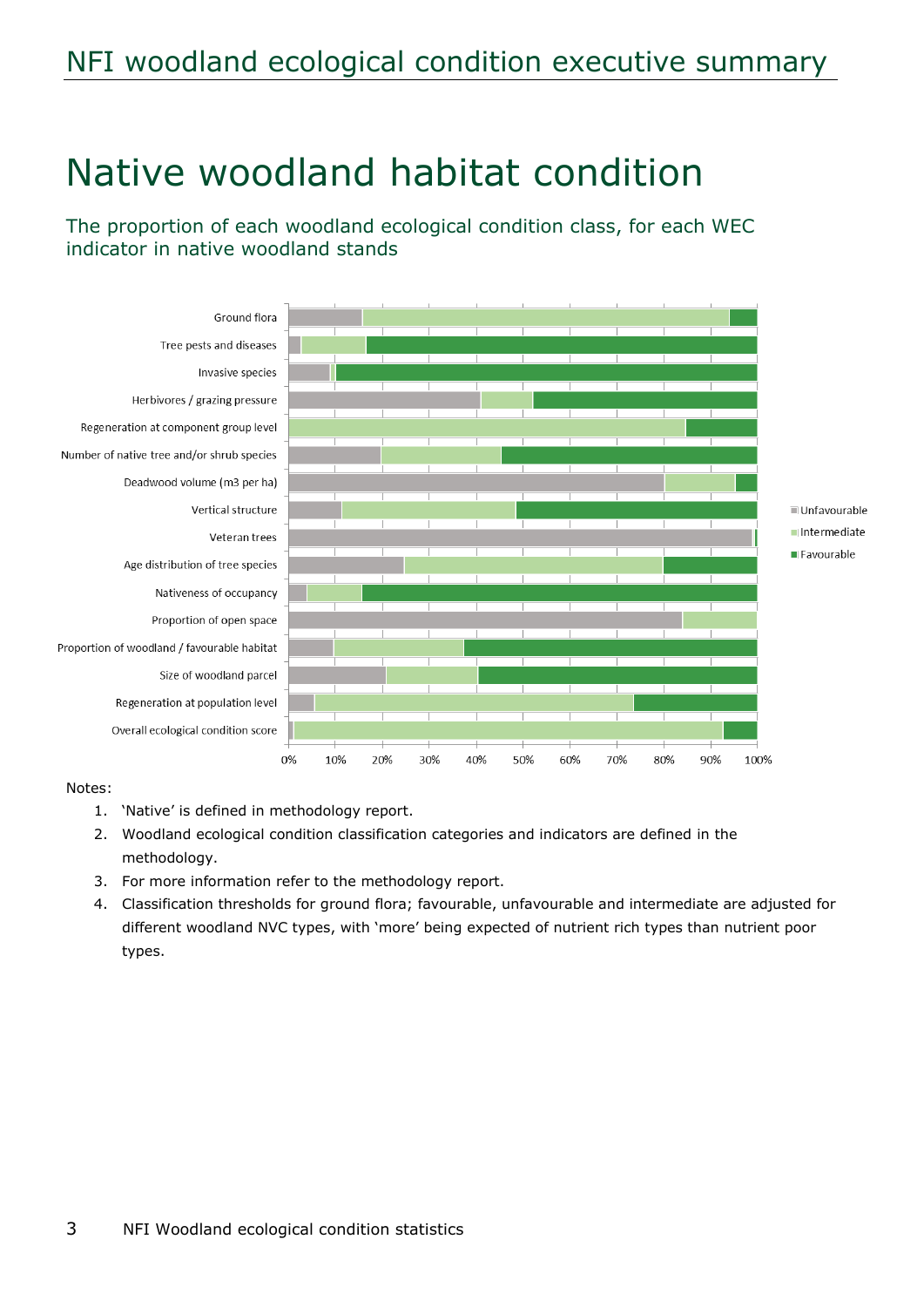## NFI woodland ecological condition executive summary

## Non native woodland habitat condition

The proportion of each woodland ecological condition class, for each WEC indicator type in non-native woodland stands in Great Britain



#### Notes:

- 1. 'Non-native' is defined in methodology report.
- 2. Woodland ecological condition classification categories and indicators are defined in the methodology report.
- 3. Classification thresholds for ground flora; favourable, unfavourable and intermediate are adjusted for different woodland NVC types, with 'more' being expected of nutrient rich types than nutrient poor types.
- 4. For more information refer to the methodology report.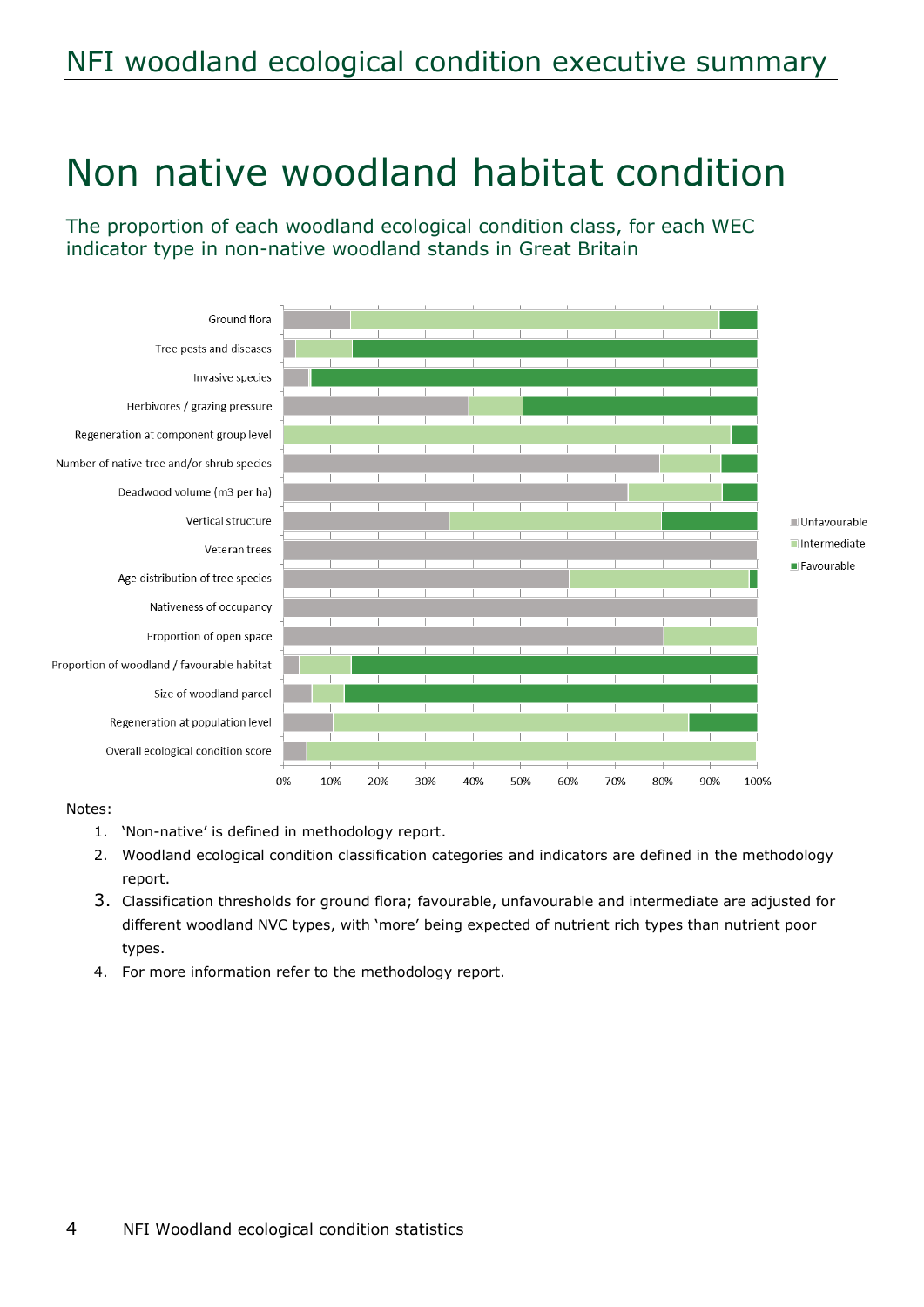## Condition scoring distributions

The overall distribution of ecological condition class by native woodland type in Great Britain



Notes: 1. Native = native woodland area, Near native and fragments = Near native woodland area and fragments, non-native = non-native woodland area. Woodland types are defined further in the methodology report 2. The NFI calculator is used to score each of the 15 ecological condition indicators that can then be combined and used to give an over-all score, and classification as favourable (fav) score 36-45, intermediate (int) score 26-35 or unfavourable (unfav) score 16-25 by woodland type. 3. Dashed line = threshold of each condition classification. To inform where to set the thresholds for each of the three classification categories published evidence and NFI data was used.